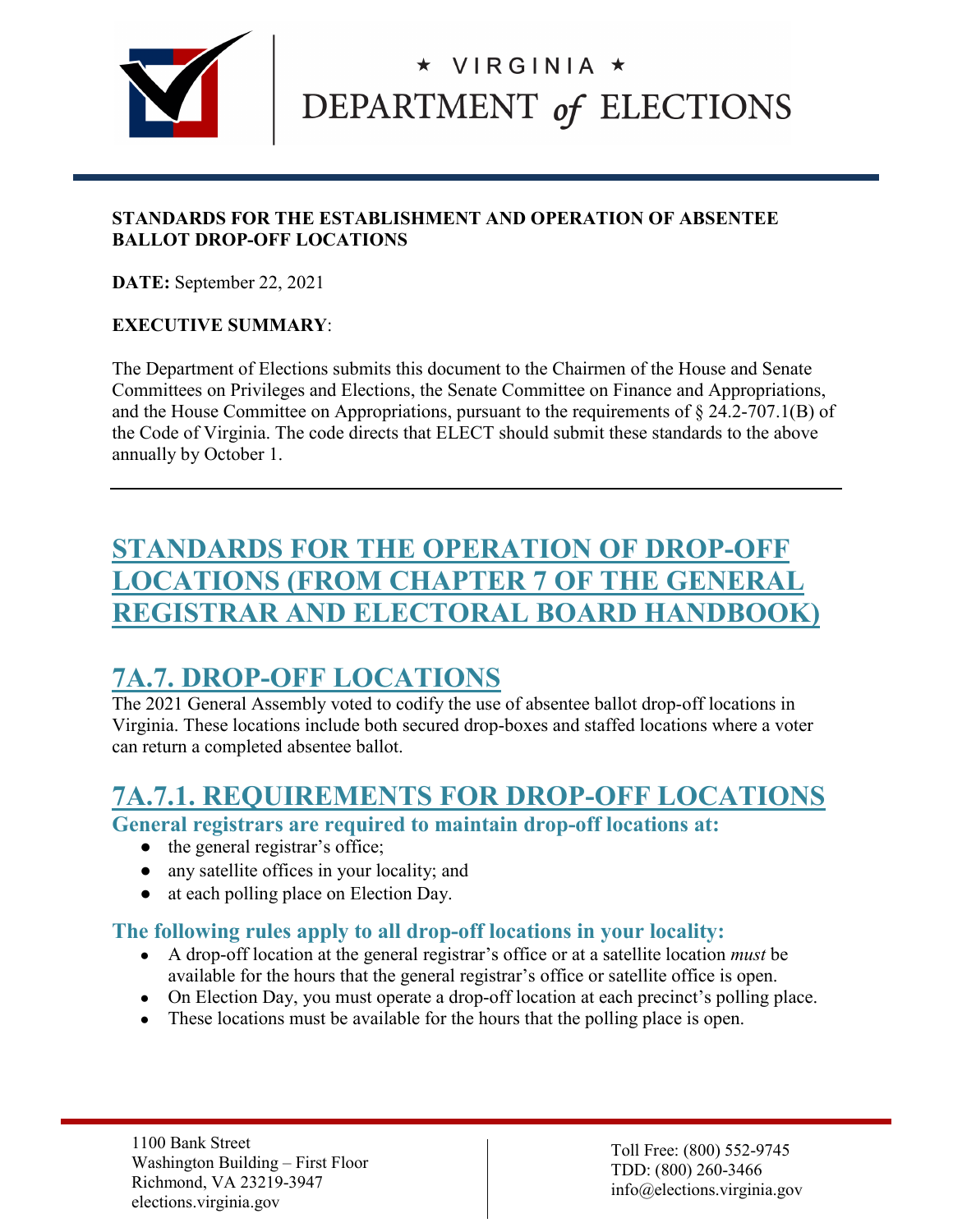

## **7A.7.2. ADDITIONAL LOCATIONS**

As the general registrar, you may establish additional drop-off locations within your county or city as you deem necessary. These must be accessible, on public property unless located at a polling place, and compliant with any other criteria set by the Department of Elections.

- The Department of Elections highly recommends that registrars confer with their local Electoral Boards to determine if and where to place additional drop-off locations.
- You may use existing drop-boxes on government property as drop-boxes for elections (e.g. drop-boxes for making utility payments). However, any drop-box used must comply with all of the requirements in this guidance.
- You may set different dates and hours for these locations as long as appropriate notice of the times and dates is provided. See section 7A.7.7. of this document for more information on notice requirements.

## **7A.7.3. ACCESSIBILITY REQUIREMENTS**

All drop-off locations must meet accessibility requirements, including being accessible to qualified voters as required by the provisions of the Virginians with Disabilities Act ( 51.5-1 et seq.), the Voting Accessibility for the Elderly and Handicapped Act (52 U.S.C. 20101 et seq.), and the Americans with Disabilities Act relating to public services (42 U.S.C. 12131 et seq). These are the same accessibility requirements as those for polling places, found in 24.2-310(C) of the Code of Virginia.

## **7A.7.4 OPERATION OF DROP-OFF LOCATIONS**

You may operate your drop-off locations as either 1) secured drop boxes; or 2) staffed drop-off locations.

- Individuals are not required to show identification (ID) when returning their ballots to drop-off locations.
- At the general registrar's office, satellite locations, and polling places, clear signage should indicate where voters drop-off their ballots versus where voters vote in-person.
- On Election Day, it is especially important that proper signage ensure that drop-off voters do not mistakenly wait in line to vote with in-person voters.

**On the Sunday and Monday before Election Day**, you are not required to operate drop-off locations at the general registrar's office or your satellite offices. However, *you must* continue to collect ballots daily from any drop-off location or drop boxes that remain open to the public on those days. If a drop box is available to the public on those days (for example boxes that are outside) and you do not wish for it to operate, it must be 1) locked so that ballots cannot be deposited in the box; and 2) have clear signage indicating that the last day for voting at this box is/was the date of the Saturday before Election Day.

1100 Bank Street Washington Building – First Floor Richmond, VA 23219-3947 elections.virginia.gov

Toll Free: (800) 552-9745 TDD: (800) 260-3466 info@elections.virginia.gov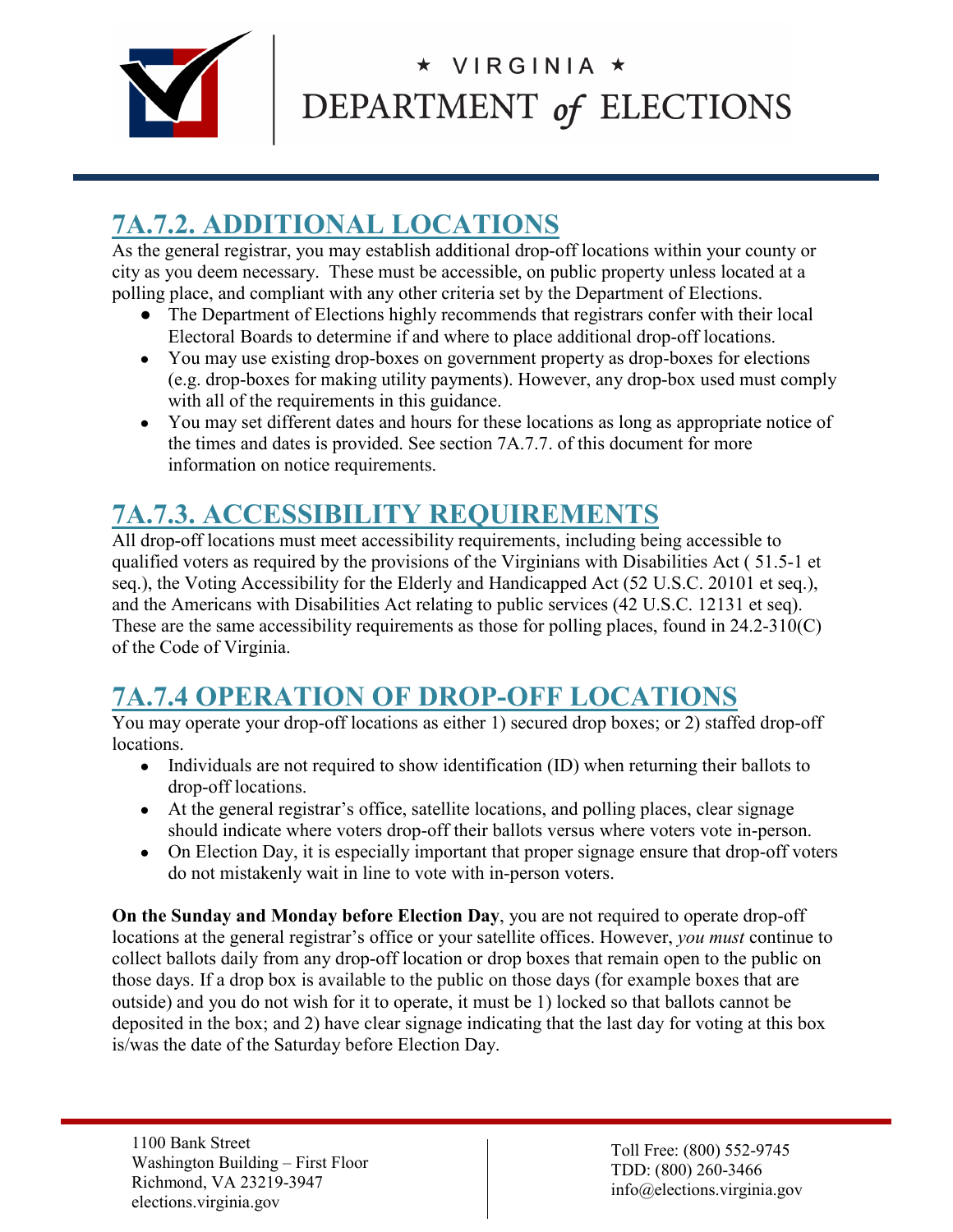

## **7A.7.5. SECURITY STANDARDS FOR DROP-OFF LOCATIONS**

#### **7A.7.5.1 Physical Security Requirements for Secured Drop Boxes**

- Must be constructed of durable material able to withstand vandalism, removal, and inclement weather, and be securely fastened to prevent moving or tampering.
- Your drop boxes must be monitored by a video surveillance system. Existing security systems on government property may be utilized for drop-box surveillance.
- Video surveillance footage must be retained for 30 days following the deadline to certify the election, or until the conclusion of any election contest, whichever is later; except where there is a potential violation of law where the surveillance could be used as evidence, then it must be retained through the statute of limitations or conclusion of judicial proceedings, whichever is later.
- Your locality's drop boxes should be well lit and have a clearly identified ballot insertion slot.
- Drop boxes should have signage clearly indicating that they are absentee ballot dropboxes.
- Drop boxes should be designed to prevent overflow.
- If a drop-off location has multiple drop boxes, then each should be labeled with a unique identifier, such as a number, letter, or string of numbers and letters. That identifier will be used to describe the particular drop box for record keeping.
- All drop boxes must have an opening slot that is not large enough to allow ballots to be tampered with or removed. The opening slot should be designed to minimize the ability for liquid to be poured into the drop box or for rainwater to seep in.
- All drop boxes must be secured by a lock (e.g. padlock) or sealable with a tamper-evident seal. Only an elections officer, general registrar staff, or the general registrar or assistant should have access to the keys and/or combination of the lock.
- The individuals retrieving ballots should wear a badge or other identifier that readily identifies them as a designated ballot retriever.
- The drop box must be clearly and visibly marked as an "Official Ballot Drop Box" in all languages required under the federal Voting Rights Act of 1965. This includes:
	- 1. Language stating that tampering with the drop box is a felony.
	- 2. A phone number connecting the voter to your office.
	- 3. A statement informing the public that no ballots will be accepted after 7:00 p.m. on Election Day, unless there are voters in line or the time for the closing of the polls has been extended by a court order.

### **7A.7.5.2 Physical Security Requirements for Staffed Drop-off Locations**

• Staffed locations do not need to use a drop box, and instead may have ballots placed into either 1) a container placed behind a counter; or 2) a portable container that can be transported to a curbside or mobile voting area.

1100 Bank Street Washington Building – First Floor Richmond, VA 23219-3947 elections.virginia.gov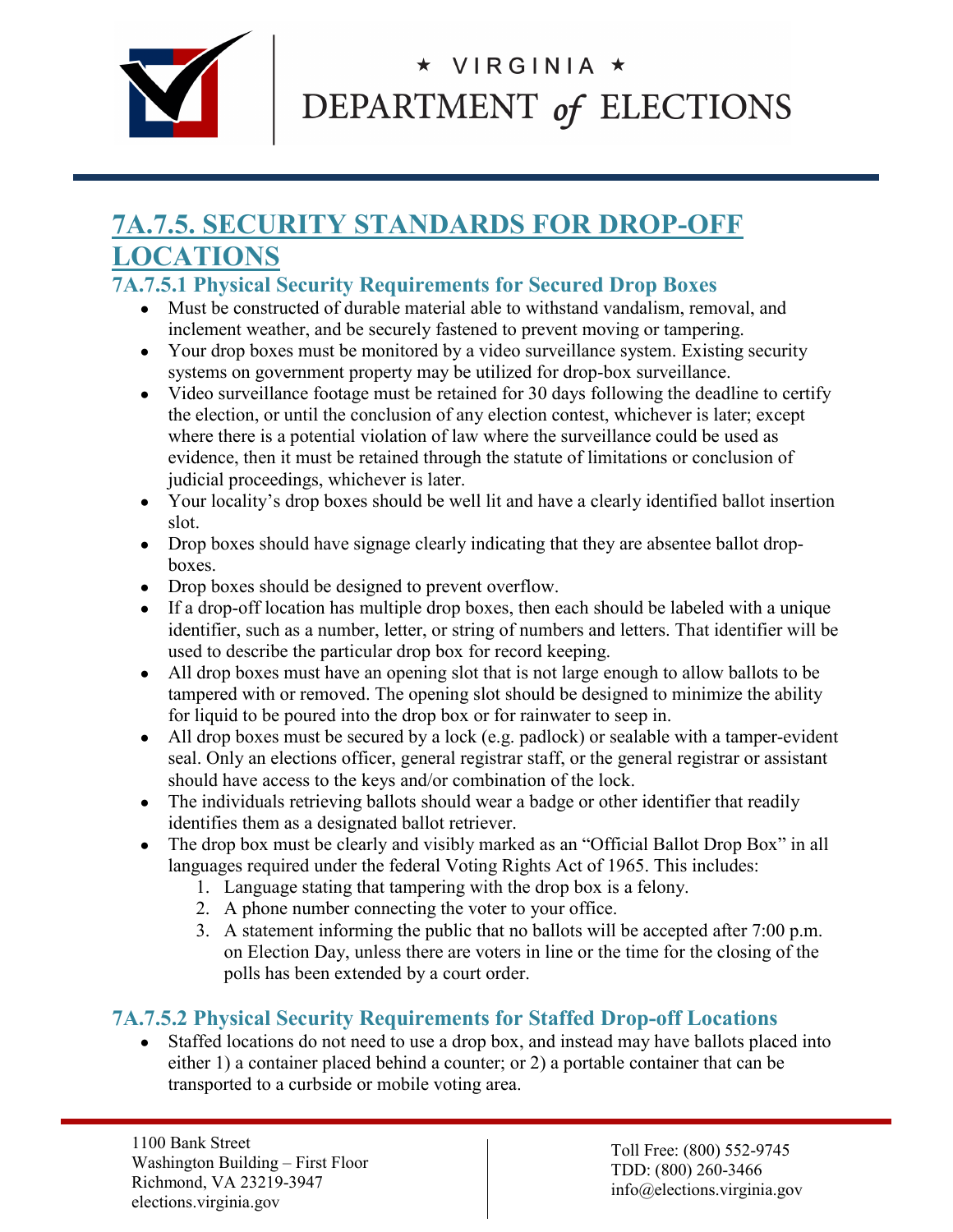

- However, these containers **must be monitored at all times and may not leave the possession of the drop-off location staff while in operation.**
- At least one staff member must monitor the drop-off location at all times.
- These individuals should be officers of election or electoral board members representing the two major parties, when practicable, or two employees from the office of the general registrar. Registrars and assistant registrars may also staff drop-off locations.
- To secure ballots, these individuals must use a container that can be locked or sealed
- Once the drop-off location is not in use, any mobile containers must be placed in an area that is inaccessible to the public and/or otherwise safeguarded from tampering during the hours not in use.

## **7A.7.6 Chain of custody requirements**

Under the new law, absentee ballots shall be collected from each drop-off location at least daily, by two officers of election or electoral board members representing the two major political parties, when practicable, or by two employees from the office of the general registrar, unless the drop-off location is in the office of the general registrar, in which case the general registrar or an assistant may collect the absentee ballots.

Your officers of election, electoral board members, or employees should follow the instructions below to collect ballots from drop-off locations:

### **Before Election Day**

- 1. The officers of election, electoral board members, or employees will remove the ballots from the drop-off location and place them in a secure container.
- 2. That container will be sealed or locked by the officers of election, electoral board members, or employees with their signatures, the date, and a record of the number of ballots that have been secured in the container.
- 3. The sealed or locked container shall be immediately transported to the general's registrar office by the officers of election, electoral board members, or employees who collect the ballots.
- 4. At the general registrar's office, these ballots shall be processed following the procedures in § 24.2-709.1 and § 24.2-711 of the Code of Virginia.
- 5. Please note that all drop-off ballots should be logged into VERIS as "Mail/Non USPS" when choosing the return method from mail, in person, or other.

### **On Election Day**

1. Follow steps 1 and 2 above.

1100 Bank Street Washington Building – First Floor Richmond, VA 23219-3947 elections.virginia.gov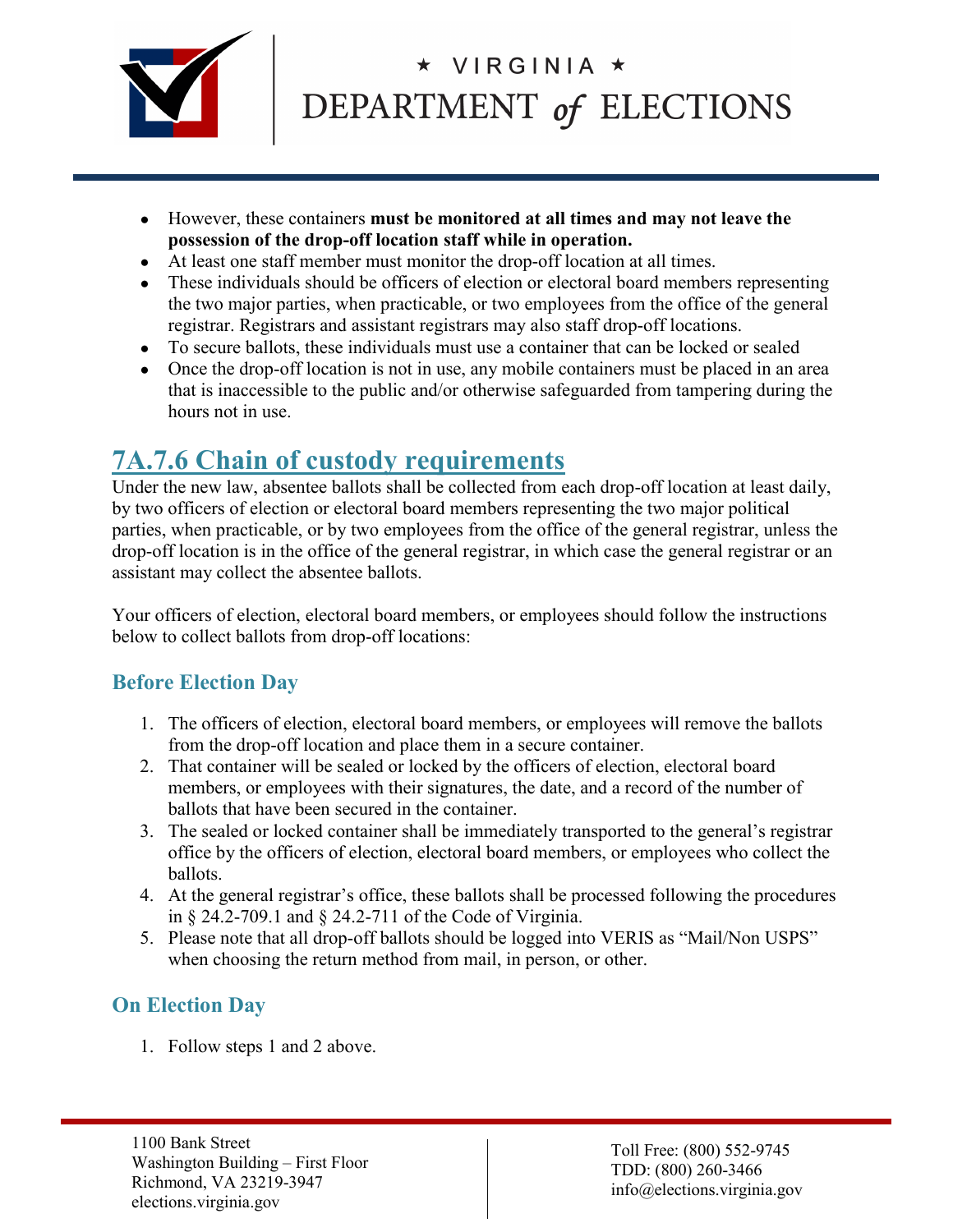

- 2. The sealed or locked container shall be immediately transported to the general's registrar office OR the central absentee precinct by the officers of election, electoral board members, or employees who collect the ballots.
- 3. At each polling place, and each drop-box, the two mandatory officers of election, electoral board members, or employees *must* be at the drop-off location at 7 pm to collect the final cast ballots. Any person in line to drop-off their ballot at 7 pm is allowed to do so.
- 4. Please note that all drop-off ballots should be logged into VERIS as "Mail/Non USPS" when choosing the return method from mail, in person, or other. These ballots do not need to be counted on Election Night but must be counted as soon as possible in the following days.

Use the form attached below to keep a record of the ballot collection process. **Keeping a record of chain of custody using this form is mandatory.**

[Ballot Collection From Drop Off Locations](https://www.elections.virginia.gov/media/formswarehouse/absentee-voting/cap/ELECT-C1289(B6)-Ballot-Collection-From-Drop-Off-Locations.pdf)

## **7A.7.7. NOTICE REQUIREMENTS FOR DROP-OFF LOCATIONS**

- You must post notice of each drop-off location in the general registrar's office.
- You must post notice of each drop-off location on the official website of your county or city.

These notices shall remain posted for the duration of the period during which absentee ballots may be returned; through **the Saturday before Election Day, or as long as your drop-off locations (including drop boxes) remain open, whichever is later.** ELECT has also provided space on the AB Instructions for you to provide information on where to find drop-off locations in your locality.

## **7A.7.8 Recordkeeping requirements**

Your office should create and retain a record each time ballots are collected from a drop-off location, using the attached form **"Ballot Collection from Drop-off Locations"**. You may store either physical copies of these records or electronic copies. Records should be retained for at least 18 months after the date of the election.